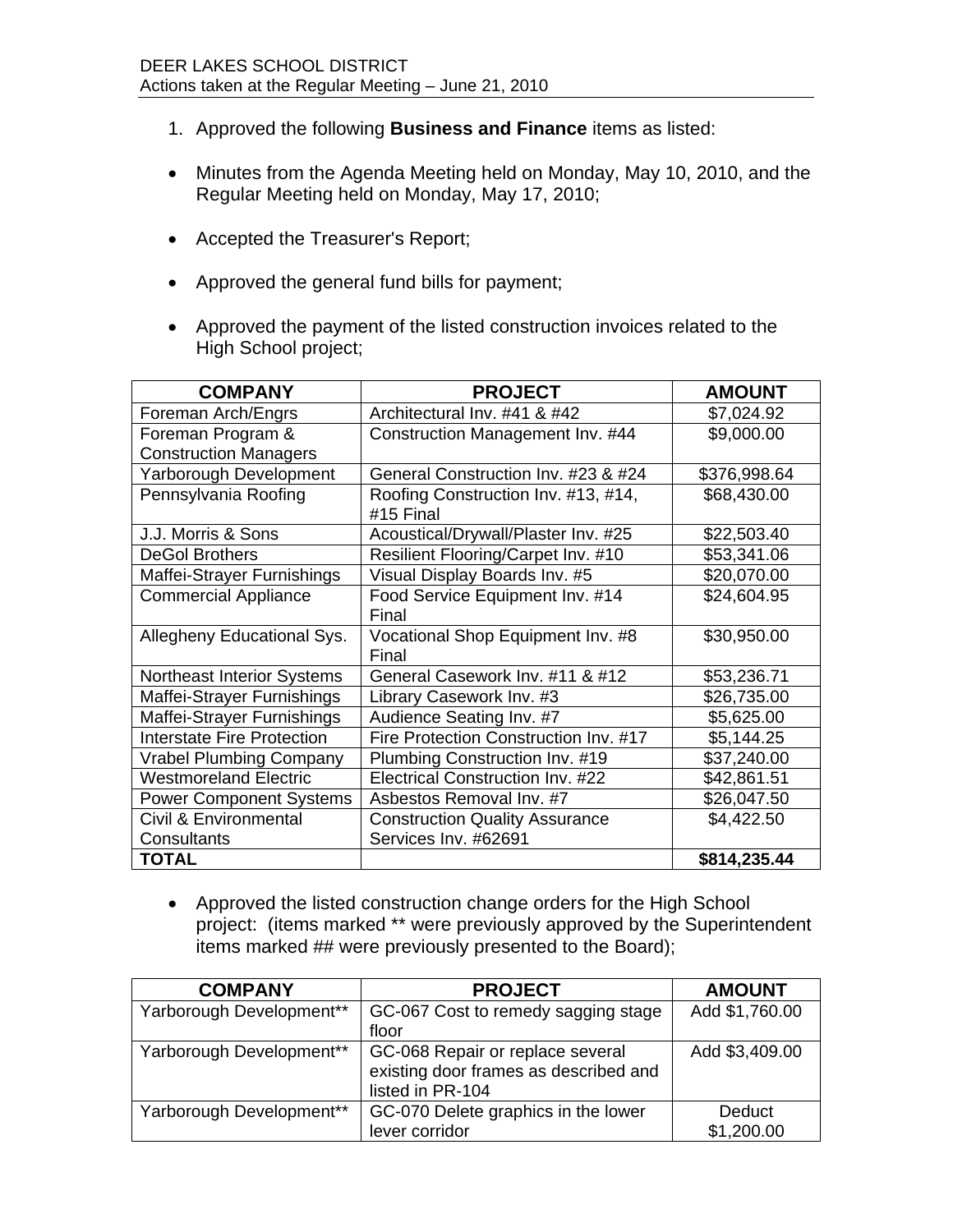| Yarborough Development  | GC-071 Revise curbing, paving,<br>striping and signage as indicated in | Add \$11,731.00 |
|-------------------------|------------------------------------------------------------------------|-----------------|
|                         | PR-102                                                                 |                 |
| Yarborough Development  | GC-072 Delete painting work at the                                     | Deduct          |
|                         | auditorium ceiling due to elastomeric                                  | \$1,500.00      |
|                         | plaster substitution                                                   |                 |
| Westmoreland Electric** | EC-047 Revise electrical work for the                                  | Add \$363.00    |
|                         | interface between the Desert Air pool                                  |                 |
|                         | dehumidification unit and the                                          |                 |
|                         | Lochinvar pool heater                                                  |                 |
| J.J. Morris & Sons**    | ADP-019 Add drywall bulkhead at                                        | Add \$1,681.11  |
|                         | corridor C101 and partitions at unit<br>ventilators in Art Rooms       |                 |
| J.J. Morris & Sons**    | ADP-020 Add gypsum board substrate                                     | Add \$1,666.41  |
|                         | over the existing CMU North wall of                                    |                 |
|                         | Art Room                                                               |                 |
| J.J. Morris & Sons**    | ADP-021 Revise ceilings as indicated                                   | Add \$1,310.72  |
|                         | in PR-111                                                              |                 |
| Vrabel Plumbing**       | PC-023 Revise plumbing work for the                                    | Add \$3,189.00  |
|                         | interface between the Desert Air pool                                  |                 |
|                         | dehumidification unit and the                                          |                 |
|                         | Lochinvar pool heater                                                  |                 |
| DeGol Carpet**          | CF-006 Replace carpet in B207 due to                                   | Add \$1,302.25  |
|                         | glycol leak that occured on 4/10/10                                    |                 |
| Northeast Interior      | GCSW-003 Add casework at unit                                          | Add \$4,470.00  |
| Systems**               | ventillators in Art Rooms                                              |                 |
| Westmoreland Electric## | EC-036 - Install electrical disconnects                                | Add \$6,025.00  |
|                         | for the two transformers feeding the<br>kitchen panels                 |                 |
| <b>TOTAL</b>            |                                                                        | ADD \$34,207.49 |
|                         |                                                                        |                 |

 Adopted a General Fund Budget for the 2010-2011 fiscal year in the amount of \$34,898,555 setting real estate taxes for the 2010-2011 fiscal year at 26.25 mills the equivalent of \$2.625 on each \$100.00 of assessed valuation of taxable property and adopted the following tax resolutions:

RESOLVE that for the school year of July 1, 2010 through June 30, 2011, the Board of School Directors reenact the Per Capita Tax for the School District of Deer Lakes under the terms and provisions of Section 679 of the Public School Code, and it shall be set at five dollars (\$5.00) per person on each resident within the said school district who has attained the age of eighteen (18) years.

RESOLVE that for the school year of July 1, 2010 through June 30, 2011, the Board of School Directors reenact the Per Capita Tax for the School District of Deer Lakes, under the terms and provisions of Act 511 entitled "Local Tax Enabling Act", and it shall be set at five dollars (\$5.00) per person on each resident within the said school district who attained the age of eighteen (18) years.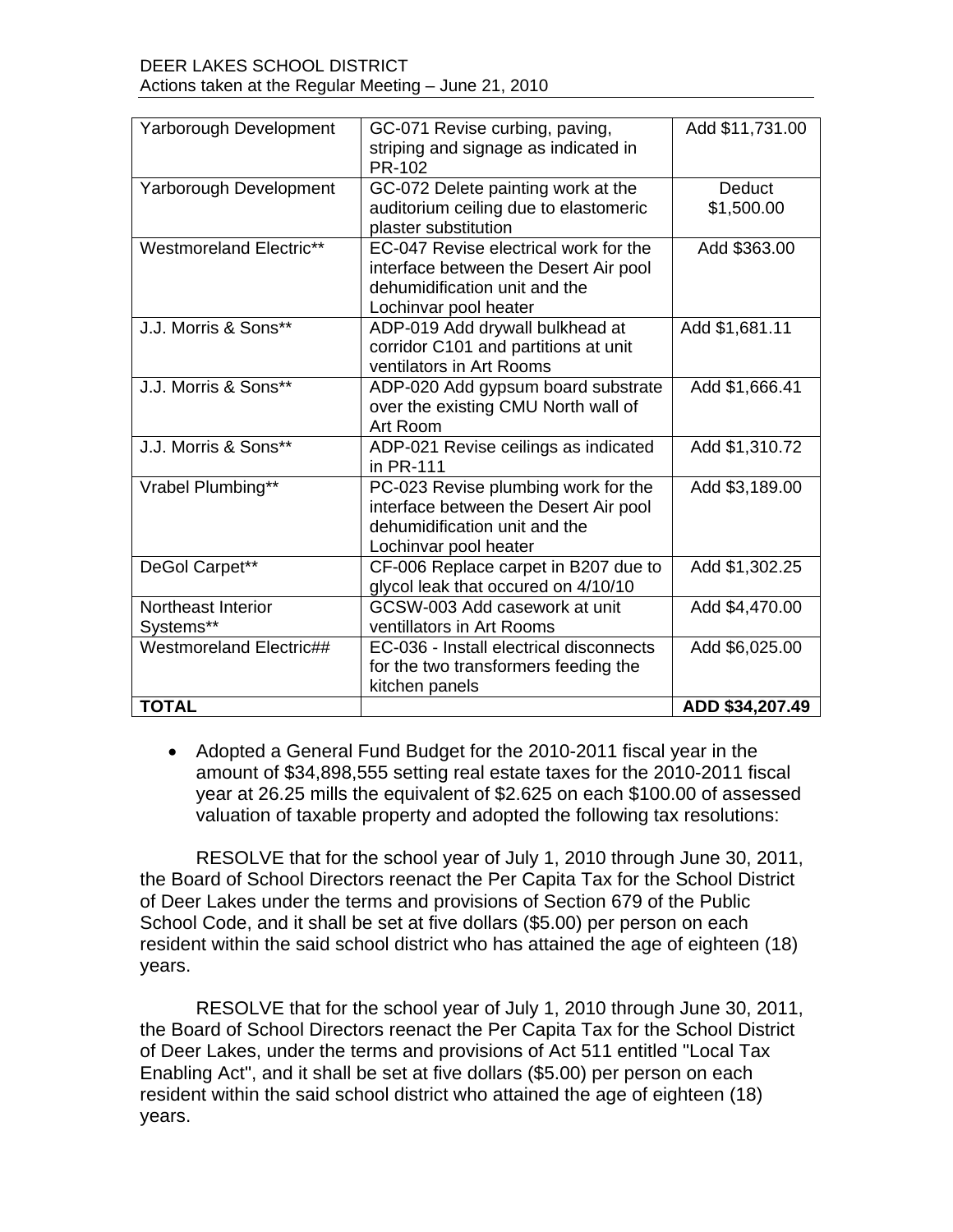RESOLVE that for the school year July 1, 2010 through June 30, 2011 the School District of Deer Lakes reenact the one percent (1%) Wage and Earned Income Tax as it has been reenacted in prior years without change.

RESOLVE that the School District of Deer Lakes for the year July 1, 2010 through June 30, 2011 reenact the one percent (1%) Real Estate Transfer Tax as it has been reenacted in prior years without change.

RESOLVE that for the school year of July 1, 2010 through June 30, 2011, the School District of Deer Lakes reenact the five dollar (\$5.00) Local Services Tax and the exemption of \$12,000.

RESOLVE that a Homestead Exclusion authorizing a real estate tax assessment reduction of \$7,755 for approved Homesteads to create a tax reduction of \$204 for each approved Homestead;

- Accepted the final settlements on the 2009 tax duplicates from the East Deer, Frazer and West Deer Township tax collectors;
- Approved the leasing of 45 computers, 90 laptops with 3 IPod carts, 2 servers, and a rack enclosure at a total price of \$157,900.91 in three annual payments of \$56,340.81;
- Approved Turner Dairy Farms and Perry's Ice Cream, Co. as the food service vendors for milk and ice cream for the 2010-2011 school year;
- Approved the following breakfast and lunch price increases for the 2010 2011 school year, as follows;

Breakfast - \$1.00 (all levels) Elementary Lunch - \$1.65 Secondary Lunch - \$1.90;

- Authorized the Business Manager to pay general operating bills and construction bills in July;
- Approved the paper, general school and janitorial supply bids as bid by the AIU Joint Purchasing Board;
- Approved the listed contracts:

A. Transportation contracts with Bonnie Wilczynski, Kristen Meyers and Lillian Donaldson for the 2010-2011 year at the IRS mileage rate. B. An alternative education contract with Adelphoi Village, Inc. for the 2010-2011 year with a tuition rate of \$78.93 per student per day and a guarantee of ten seats.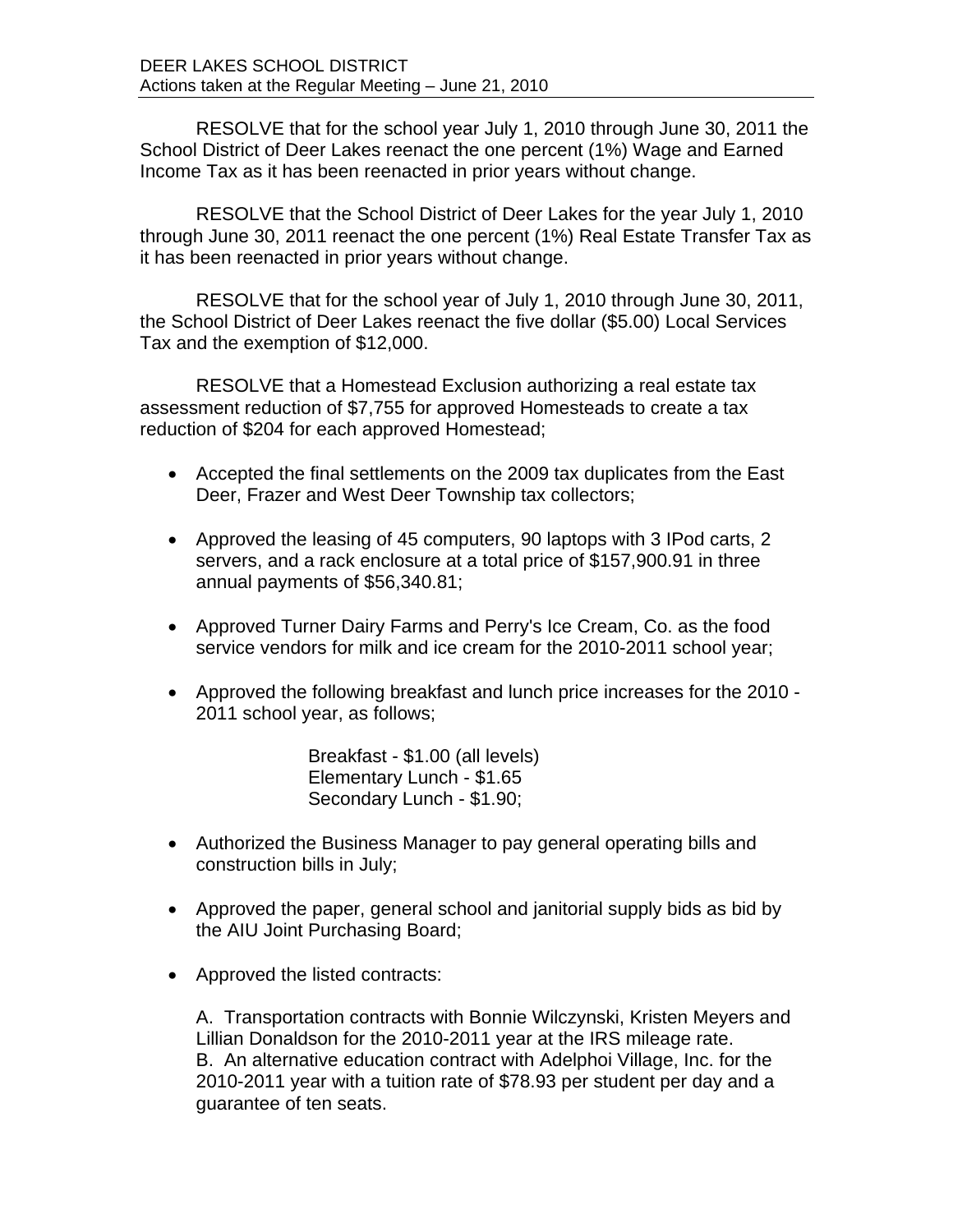C. An alternative education contract with Mars Home For Youth (Longmore Academy) for the 2010-2011 year with a daily rate of \$90 for regular education and \$95 for special education and full year desks at \$11,700.

D. A contract with Step By Step Learning to provide a Response to Intervention professional development model for \$37,600 (ARRA funding.) E. A contract with 3 Rivers Connect for technology to support data-driven educational planning through a data visualization project.

F. A contract with Family Services of Western Pennsylvania for Student Assistance Services for 2010-2011.

G. The Educational Services Agreement with the AIU for Special Education Services for 2010-2011.

H. Allegheny Intermediate Unit and/or Catapult Learning to service the District's Title I students from non-public schools with Title I funds;

• Approved participation in the following programs for the 2010-2011 school year:

A. Title I Program (proposed allocation - \$235,568)

- B. Title II Program (proposed allocation \$62,708);
- Awarded the bid for band uniforms to DeMoulin Brothers & Company for \$42,130.23.
- 2. Approved the following **Education/Policy/Technology** items as presented:
- August 30 and 31, 2010 as Act 80 Days for Kindergarten;
- Homebound instruction for a 10th grade student until June 30, 2010 and homebound instruction for a 4th grade student until August 30, 2010;
- The revised Guidance Curriculum and World Language Curriculum;
- Approved the following new Social Studies Textbooks:

A. Civics in Practice – Holt, 2009: 174 texts @ \$72.96 = \$12,693.30 B. The Americans – Holt, McDougal, 2009: 145 @ \$81.75 = \$11,853.75 C. The Americans: Reconstruction to the 21st Century – Holt, McDougal 2009: 181 @ \$79.75 = \$14,434.75;

• Approved the purchase of the following novels:

A. The Graveyard Book, by Neil Gaiman for the Middle School at a cost of \$467.10 for 90 copies @ \$5.19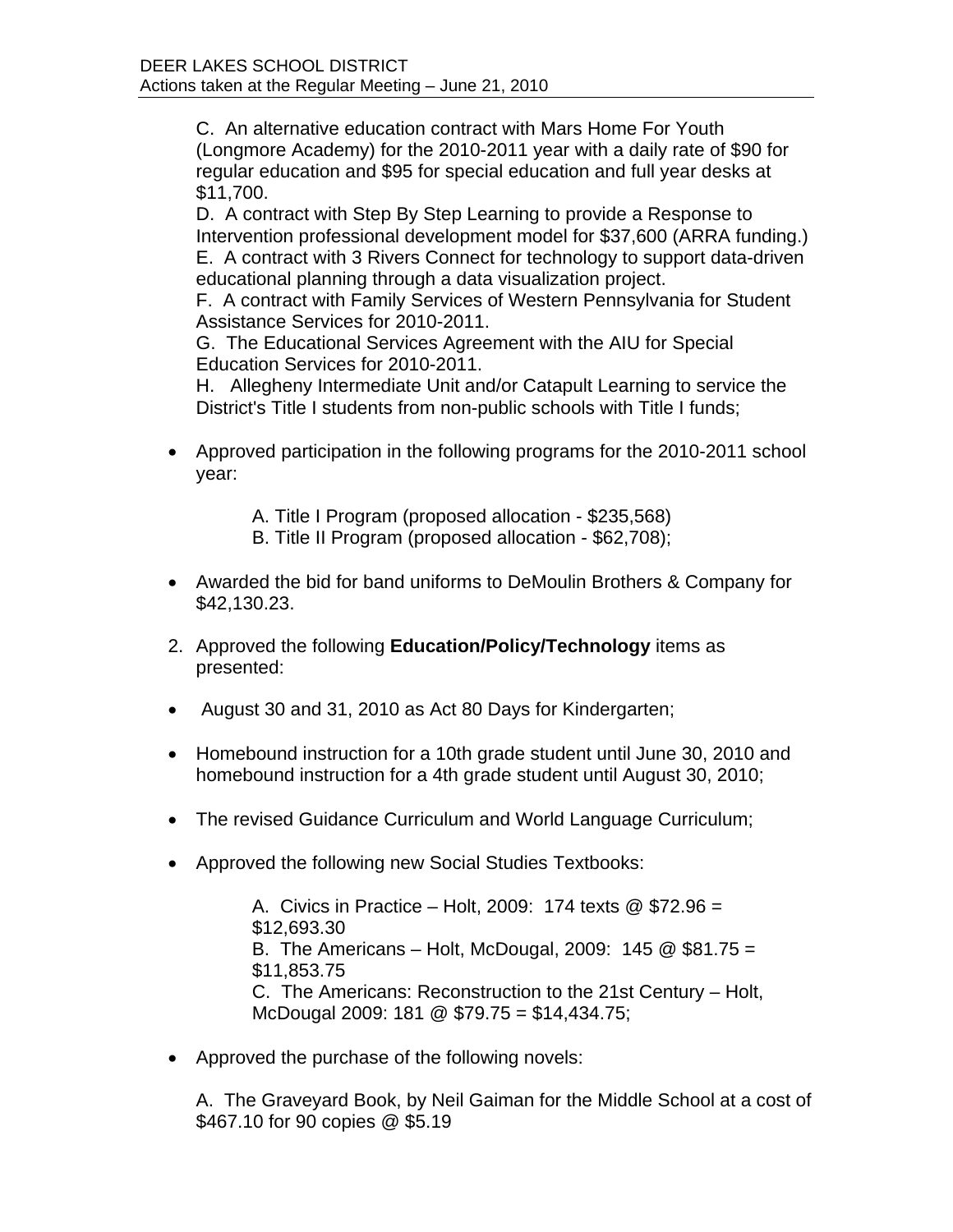B. Life As We Knew It, by Susan Beth Pfeffer for the Middle School at a cost of \$674.70 for 130 copies @ \$5.19 C. The Lightning Thief by Rick Riordan, 130 copies at \$6.39 totaling \$830.70 for the Middle School;

- Standardized Testing Schedule for the 2010-2011 school year;
- Independent study requests for the 2010-2011 school year;
- Updated 'Affiliation Agreement with a School District for Student Teaching' between Deer Lakes School District and California University of Pennsylvania;
- Dr. Barbara Tomlinson to attend the Leadership Summer Academy at the Bedford Springs Conference Center on July 25 - 29, 2010 at a cost not to exceed \$1,000;
- Pilot program to utilize Lancer Academy during the school day.
- 3. Approved a request from DLYF for use of the Middle School for camp on Sunday, June 20, 2010 from 1:00 p.m. - 4:00 p.m.
- 4. Approved the following **Personnel** items as presented:
- Authorized the administration to advertise for and employ personnel for the opening of school and substitutes as necessary conditioned on approval of the Board. Such personnel would receive total Board consideration at the August or September meeting;
- Placement of Chelsea Ninehouser, a Slippery Rock University student teacher in Social Studies, with Tamara Mickle and Mark Vukelich for the fall semester of 2010;
- Approved the following supplemental contract positions for the 2010 2011 school year, pending clearances:

Patricia McDermott - Volunteer Girls Varsity Volleyball Coach Kathryn M. Chadwick - Music Choreographer - \$1,797;

Professional staff for ESY - July 2010 - paid through IDEA:

TEACHERS:

Julie Brunda, Melissa Garstecki, Teresa Fajt, Annette Trnavsky, Mikelann Holtz, Maureen Hedglin, Damon Huerbin (Pending Level II Certification Approval by PDE), Autumn Weleski, Tara Bowser, Mary Ann Ryan, Lori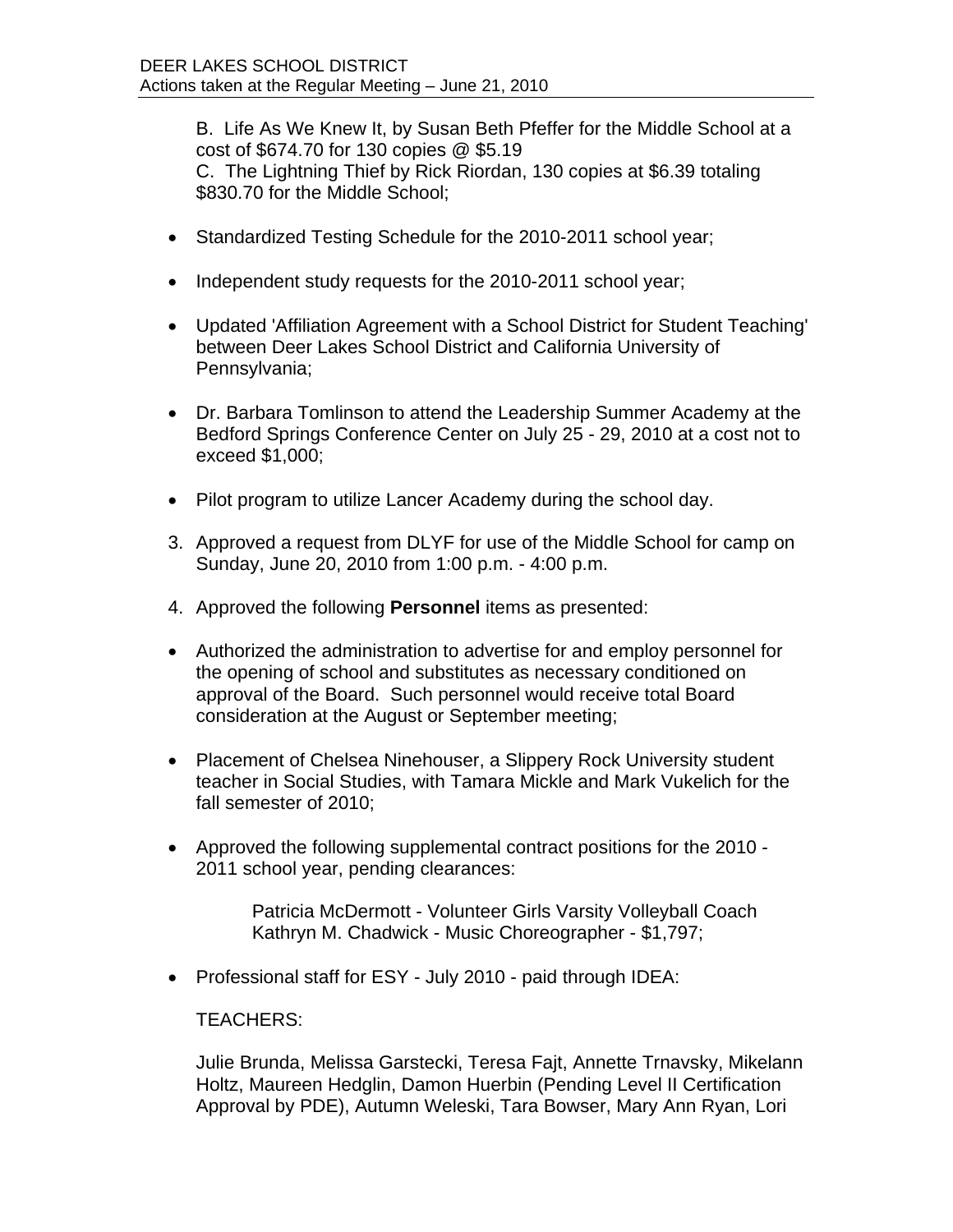Crawford, Ron Nichols, Tom Crawford, Wes Kuchta, Marlene Burns, Victoria DiBasilio and Robert Ewing

SUBSTITUTE TEACHERS:

Megan Eiseman, Ted Sommer, Melissa Sherbine, Jason Machajewsky, Pete Lubinsky and Arlene Miller;

Paraprofessionals for ESY to be paid from ACCESS:

Jamie Minette, Michele Martin, Amy Brenner, Sarah Bauer, Cheryl Albinger, Theresa Schreckengost, Janet Misera, Cindy McKinney, Grace Sims, Tina Stretavski, Michelle Kovarik, Carrie Potter, Marie Flowers, and Lisa Crawford.

SUBSTITUTES:

Mary Runas, Cindy Guzak, and Tammy Phelps;

- Changed the Family Consumer Sciences Position from half time to full time effective with the 2010-2011 school year;
- Approved Chris Denny for special education summer clerical assistance and a substitute, Grace Sims to be paid from ACCESS funds;
- Approved Anna Marie Catanese, Lisa Jamison, and Kristen Beal as tutors for the Summer Kindergarten Program;
- Hired Sarah R. Dunbar as a Science Teacher at the Middle School, Step 2, Bachelor's Degree, \$43,848, effective August 23, 2010, pending clearances;
- Approved administrative compensation as presented for the 2010 2011 school year:

Dr. Dean A. Casello - Superintendent - \$135,172 Dr. Janet R. Ciramella - Assistant Superintendent - \$132,118 Christopher Brough - Elementary Principal (Curtisville) - \$95,290 Ronald Busby - Athletic Director - \$74,056 James Calvert - Network Administrator - \$56,969 David Campos - Assistant High School Principal - \$83,940 Ronald Clark - Technology Assistant - \$36,501 Garry Dixson - Director of Transportation/Buildings & Grounds - \$92,944 Angelo Furiga - Director of Technology - \$103,097 Mark Harby - Custodial Maintenance Supervisor - \$50,797 Karen Hulse - High School Principal - \$102,152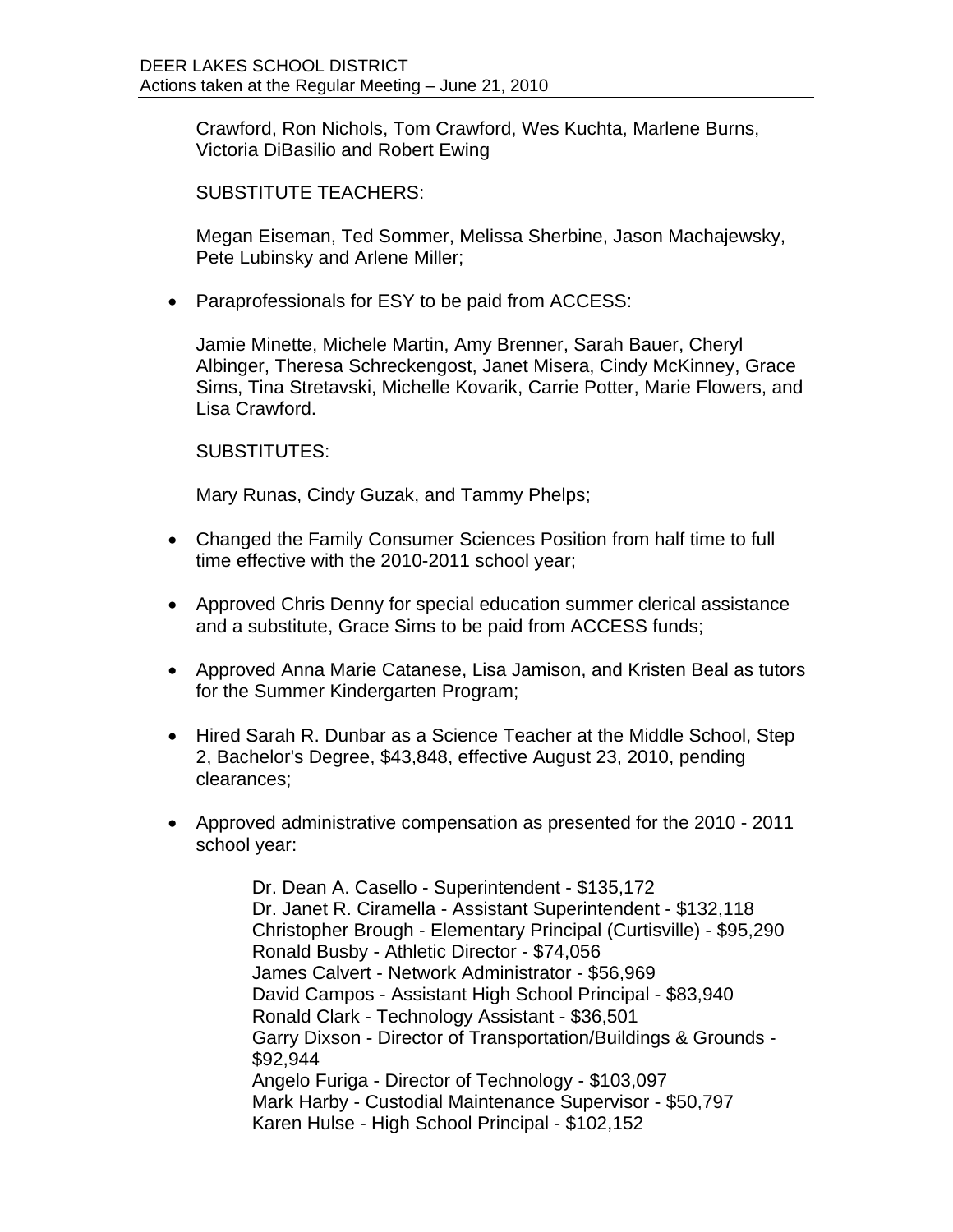Dr. Thomas Lesniewski - Middle School Principal - \$113,260 Dr. Steven Pasquinelli - School Psychologist - \$89,964 James Pearson - Assistant Middle School Principal - \$78,624 Lindsay Radzvin - Director of Food Service - \$50,862 Nicholas Rockot - Computer Programmer/Technology Assistant - \$38,870 James Schweinberg - Elementary Principal (East Union) - \$97,382 Dr. Barbara Tomlinson - Director of Special Education - \$111,757 Richard Trulick - Business Manager - \$104,680;

 Approved the following Central Office administrative support staff salaries for the 2010-2011 fiscal year:

> Christine Girty - \$36,198 Janene Pacek - \$36,039 Virginia Pompe - \$42,053 Michael Zourelias - \$41,011;

- For Informational Purposes Professional Staff Assignments, effective the 2010-2011 school year:
	- $\checkmark$  Lisa Siegle, involuntary transfer from Kindergarten teacher at Curtisville Primary Center to 5th grade (self-contained) teacher at East Union Intermediate Center;
	- $\checkmark$  Sandra Hazlett, involuntary transfer from Kindergarten teacher at Curtisville Primary Center to 2nd grade teacher at CPC;
	- $\checkmark$  Joan D. Trimble, voluntary transfer from Elementary (CPC and EU) Librarian to High School Librarian;
- Approved the following teachers for summer school:

Summer School Teacher - 2010  $\checkmark$  Therese Shrum

Summer School Substitute Teacher - 2010  $\checkmark$  John Driscoll

- Day to Day Substitutes for the 2010-2011 School Year:
	- $\checkmark$  Jennifer L. Matelan Elementary Education
	- $\checkmark$  Leigh J. Spudich Elementary Education Mid-Level Mathematics 7-9;
- For information purposes, the Superintendent recommends giving Satisfactory Ratings for the 2009-2010 school year to the professionals listed: